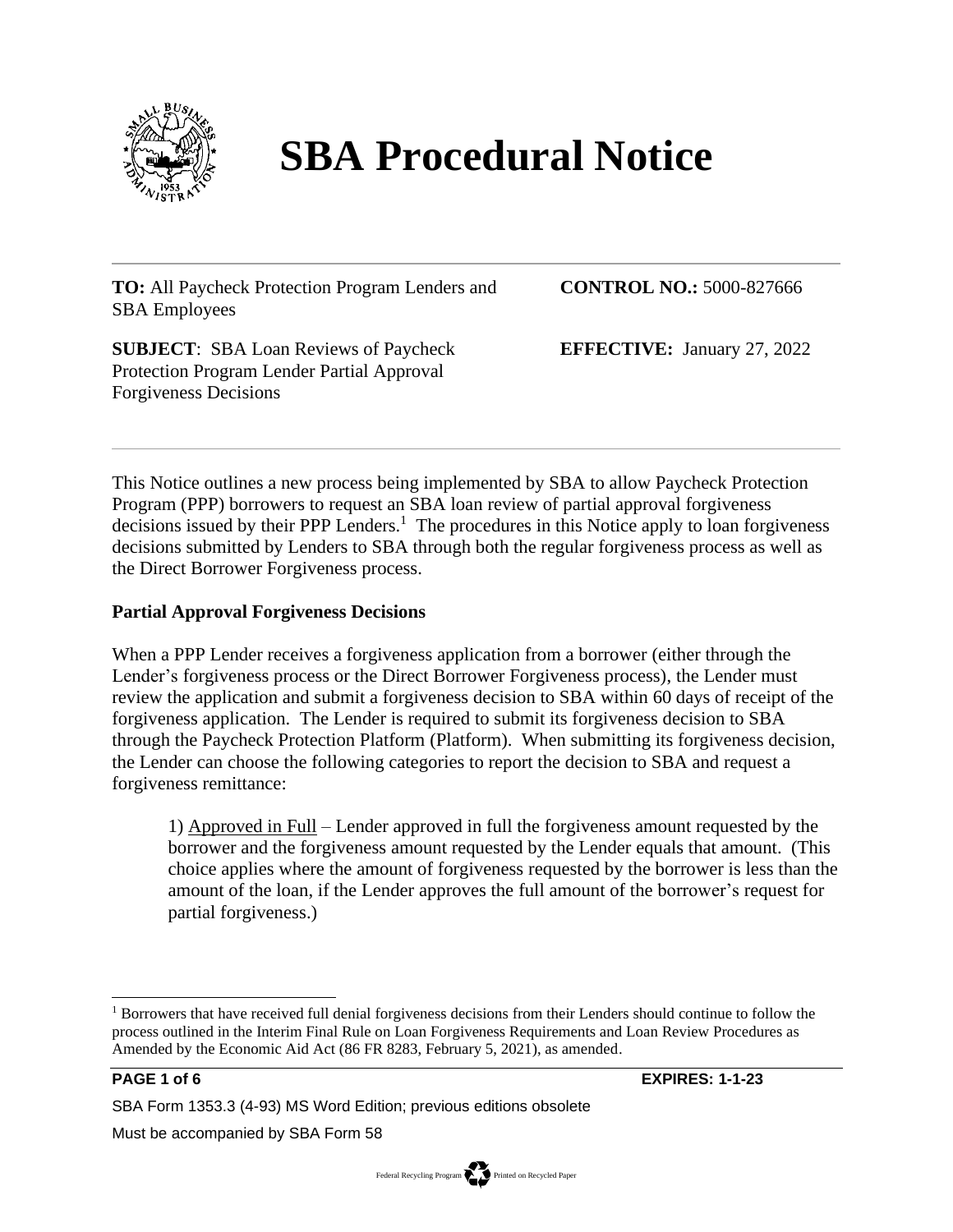2) Approved in Part – Lender did not approve the full forgiveness amount requested by the borrower and the forgiveness amount requested by the Lender is less than the forgiveness amount requested by the borrower.

3) Denied – Lender denied the entire forgiveness amount requested by the borrower.

In all cases where the Lender selects Approved in Part, the Lender must enter its own data in the Platform for each forgiveness line-item for which it determined a different amount than the amount on the borrower's loan forgiveness application. (Lenders are reminded that the PPP loan amount entered in the Platform should always match the approved loan amount in SBA's ETRAN system and should not be manually changed to a different amount.) SBA uses the forgiveness line-item amounts entered by the Lender to verify the calculations and facilitate the final forgiveness payment to the Lender and associated interest calculation. *See*, [SBA](https://www.sba.gov/document/procedural-notice-5000-20038-procedures-lender-submission-paycheck-protection-program-loan-forgiveness-decisions-sba-sba)  [Procedural Notice 5000-20038,](https://www.sba.gov/document/procedural-notice-5000-20038-procedures-lender-submission-paycheck-protection-program-loan-forgiveness-decisions-sba-sba) Procedures for Lender Submission of Paycheck Protection Program Loan Forgiveness Decisions to SBA and SBA Forgiveness Loan Reviews (issued July 23, 2020).

While SBA receives the borrower's signed loan forgiveness application form (either directly from the borrower or through the Lender) before forgiveness remittance, SBA does not request supporting documentation unless SBA selects the loan for an SBA loan review. Additionally, when a Lender issues a partial approval forgiveness decision to SBA, the borrower does not have a right to appeal to the SBA Office of Hearings and Appeals (OHA) unless SBA selects the loan for an SBA loan review and issues an appealable final SBA loan review decision.<sup>2</sup>

# **New Process for Borrower Requests for SBA Loan Review of Partial Approval Forgiveness Decisions**

Under the Interim Final Rule on Loan Forgiveness Requirements and Loan Review Procedures as Amended by the Economic Aid Act [\(86 FR 8283,](https://www.federalregister.gov/documents/2021/02/05/2021-02314/business-loan-program-temporary-changes-paycheck-protection-program-loan-forgiveness-requirements) February 5, 2021), as amended (Forgiveness and Loan Review IFR), SBA may review any PPP loan of any size at any time in SBA's discretion. SBA has received inquiries from borrowers that have received partial forgiveness of their PPP loans because (1) their Lender issued a partial approval decision to SBA on the borrower's loan forgiveness application, or (2) their Lender required the borrower to apply for forgiveness in an amount less than the full amount of the PPP loan. As a result of these inquiries, SBA has decided to allow borrowers that received a partial approval decision from their Lender that they do not agree with, or were required by their Lender to apply for forgiveness in an amount less than the full amount of the PPP loan, to request, through their Lender, an SBA loan review of their loan.

**PAGE 2 of 6 EXPIRES: 1-1-23**

SBA Form 1353.3 (4-93) MS Word Edition; previous editions obsolete

Must be accompanied by SBA Form 58

<sup>2</sup> *See*, Final Rule on Borrower Appeals of Final SBA Loan Review Decisions Under the Paycheck Protection Program [\(86 FR 51589,](https://www.federalregister.gov/documents/2021/09/16/2021-19985/borrower-appeals-of-final-sba-loan-review-decisions-under-the-paycheck-protection-program) September 16, 2021).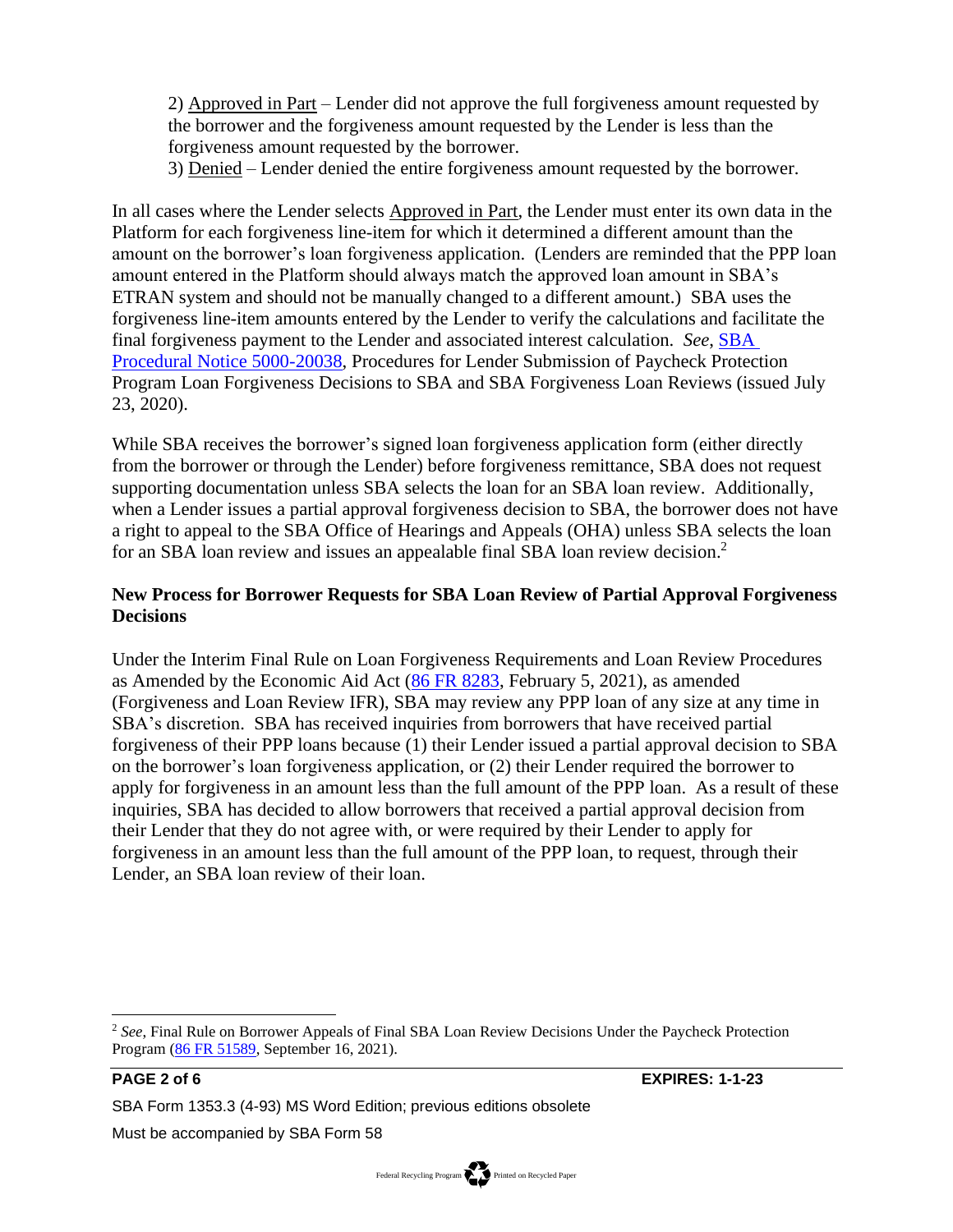# **Required Lender Notifications of Borrower's Right to Request SBA Loan Review**

When SBA remits a forgiveness payment to the Lender, the Lender is required to notify the borrower of the remittance within 5 business days of receipt. If the Lender issued a partial approval decision to SBA and SBA remits the full amount approved by the Lender, the Lender's notification to the borrower must include the Lender's partial approval decision, including the reason(s) why the Lender approved forgiveness in part but not in full. *See*, [SBA Procedural](https://www.sba.gov/document/procedural-notice-5000-20077-ppp-borrower-resubmissions-loan-forgiveness-applications-using-form-3508s-lender-notice)  [Notice 5000-20077,](https://www.sba.gov/document/procedural-notice-5000-20077-ppp-borrower-resubmissions-loan-forgiveness-applications-using-form-3508s-lender-notice) Paycheck Protection Program Borrower Resubmissions of Loan Forgiveness Applications Using Form 3508S, [Lender Notice Responsibilities to PPP Borrowers, and Offset](https://www.sba.gov/document/procedural-notice-5000-20077-ppp-borrower-resubmissions-loan-forgiveness-applications-using-form-3508s-lender-notice)  [of Remittances to Lenders for Lender Debts](https://www.sba.gov/document/procedural-notice-5000-20077-ppp-borrower-resubmissions-loan-forgiveness-applications-using-form-3508s-lender-notice) (issued January 15, 2021) (Lender Responsibilities Notice). Lenders are reminded that if SBA did not select the PPP loan for an SBA loan review and thus did not issue a final SBA loan review decision, the Lender's notification to the borrower must not indicate that SBA issued a loan review decision and must not indicate that the borrower may appeal the Lender's decision to OHA, because the borrower has no such appeal right to OHA in this circumstance.

Starting from the effective date of this Notice, when a Lender receives a forgiveness remittance from SBA on a partial approval decision, including where the Lender required the borrower to apply for forgiveness in an amount less than the full amount of the loan, the Lender's postforgiveness remittance notification must inform the borrower that the borrower has 30 calendar days from receipt of the notification to seek, through the Lender, an SBA loan review of the Lender's partial approval decision. Within 5 calendar days of a Lender's receipt of a borrower's timely request for an SBA loan review, the Lender must notify SBA through the Platform. The Lender's notice to SBA of the borrower's timely request for review must include a copy of the Lender's notice to the borrower of the reason(s) for the Lender's partial approval decision. SBA reserves the right to review the Lender's decision in its sole discretion.

*If SBA selects the loan for an SBA loan review as a result of the borrower's request, the borrower must continue to make payments on the remaining balance of the loan and the loan is not deferred.* (While a timely OHA appeal of a final SBA loan review decision extends a deferment of loan payments, SBA's granting of a borrower's request for an SBA loan review of a partial forgiveness decision is not an OHA appeal and payments are not deferred during the SBA loan review or any subsequent appeal thereof.)

Additionally, within 30 calendar days of the date of this Notice, Lenders must notify all of their borrowers on loans that previously received a partial forgiveness remittance from SBA as a result of Lender partial approval decisions, including where the Lender required the borrower to apply for forgiveness in an amount less than the full amount of the PPP loan, that the borrower has 30 calendar days from receipt of the Lender notification to seek, through the Lender, an SBA loan review of the Lender's partial approval decision. Within 5 calendar days of the Lender's receipt of a borrower's timely request for an SBA loan review, the Lender must notify SBA through the Platform. The Lender's notice to SBA of the borrower's timely request for review must include a copy of the Lender's prior notice to the borrower of the reason(s) for the Lender's partial approval decision. SBA reserves the right to review the Lender's partial approval decision in its

**PAGE 3 of 6 EXPIRES: 1-1-23**

SBA Form 1353.3 (4-93) MS Word Edition; previous editions obsolete Must be accompanied by SBA Form 58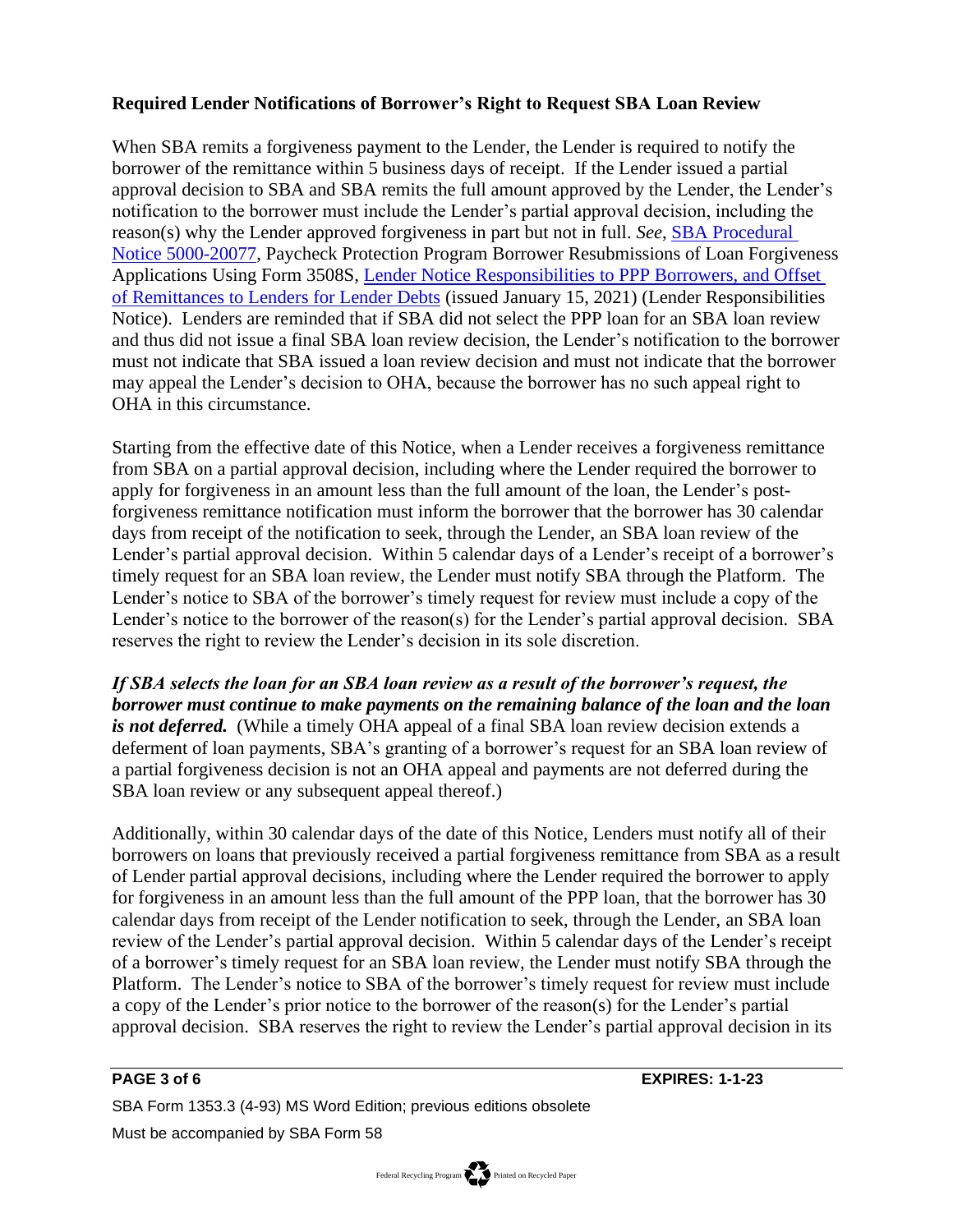sole discretion. If SBA selects the loan for an SBA loan review as a result of the borrower's request, the borrower must continue to make payments on the remaining balance of the loan and the loan is not deferred.

SBA will be providing Lenders with additional guidance to be posted in the Platform, including step-by-step instructions, which will describe the process for Lenders to notify SBA through the Platform of a borrower's request for an SBA loan review of a Lender's partial approval decision.

# **SBA Loan Reviews of Lender Partial Approval Forgiveness Decisions**

When SBA, in its sole discretion, selects a loan for an SBA loan review as a result of a borrower's request on a Lender's partial approval decision, the Lender will receive a notice that SBA is reviewing the loan. The SBA loan review will be conducted in accordance with the procedures in the Forgiveness and Loan Review IFR. Under the [Forgiveness and Loan Review](https://www.federalregister.gov/documents/2021/02/05/2021-02314/business-loan-program-temporary-changes-paycheck-protection-program-loan-forgiveness-requirements) [IFR,](https://www.federalregister.gov/documents/2021/02/05/2021-02314/business-loan-program-temporary-changes-paycheck-protection-program-loan-forgiveness-requirements) when performing a loan review, SBA may review borrower eligibility, PPP loan amounts and use of proceeds, and loan forgiveness amounts. Borrowers should be aware that if SBA undertakes a loan review at the borrower's request, SBA may determine that the borrower is entitled to forgiveness in an amount less than what the Lender decided (including zero if, for example, the borrower is determined to be ineligible for the PPP loan), an amount more than what the Lender decided, or the same amount as the Lender decided.

When SBA completes a borrower-requested loan review of a Lender's partial approval decision, SBA may send a final SBA loan review decision to the Lender as outlined in the next section of this Notice. Any final SBA loan review decision that is appealable to OHA by the borrower will include a notice of the borrower's right to appeal the decision in accordance with SBA's Final Rule on Borrower Appeals of Final SBA Loan Review Decisions Under the Paycheck Protection Program. [\(86 FR 51589,](https://www.federalregister.gov/documents/2021/09/16/2021-19985/borrower-appeals-of-final-sba-loan-review-decisions-under-the-paycheck-protection-program) September 16, 2021).

### **SBA Forgiveness Payment Remittances as a Result of Partial Approval Loan Reviews**

If SBA determines, as a result of the SBA loan review, that the borrower is entitled to forgiveness in an amount greater than the Lender's partial approval decision and SBA has previously remitted a partial forgiveness payment to the Lender, SBA will remit an additional forgiveness payment to the Lender to make up the difference. SBA will issue an additional Notice of Paycheck Protection Program Forgiveness Payment (Payment Notice) to the Lender. If the SBA loan review results in a higher forgiveness amount, but less than full forgiveness, SBA will also issue a final SBA loan review decision to the Lender. The Lender must provide a copy of the Payment Notice and, if applicable, the final SBA loan review decision, to the borrower within 5 business days of the remittance and comply with applicable requirements of the Lender Responsibilities Notice.

# *If a borrower has begun making payments on their loan and the SBA loan review results in full forgiveness, the Lender must refund all payments made by the borrower.*

**PAGE 4 of 6 EXPIRES: 1-1-23**

SBA Form 1353.3 (4-93) MS Word Edition; previous editions obsolete Must be accompanied by SBA Form 58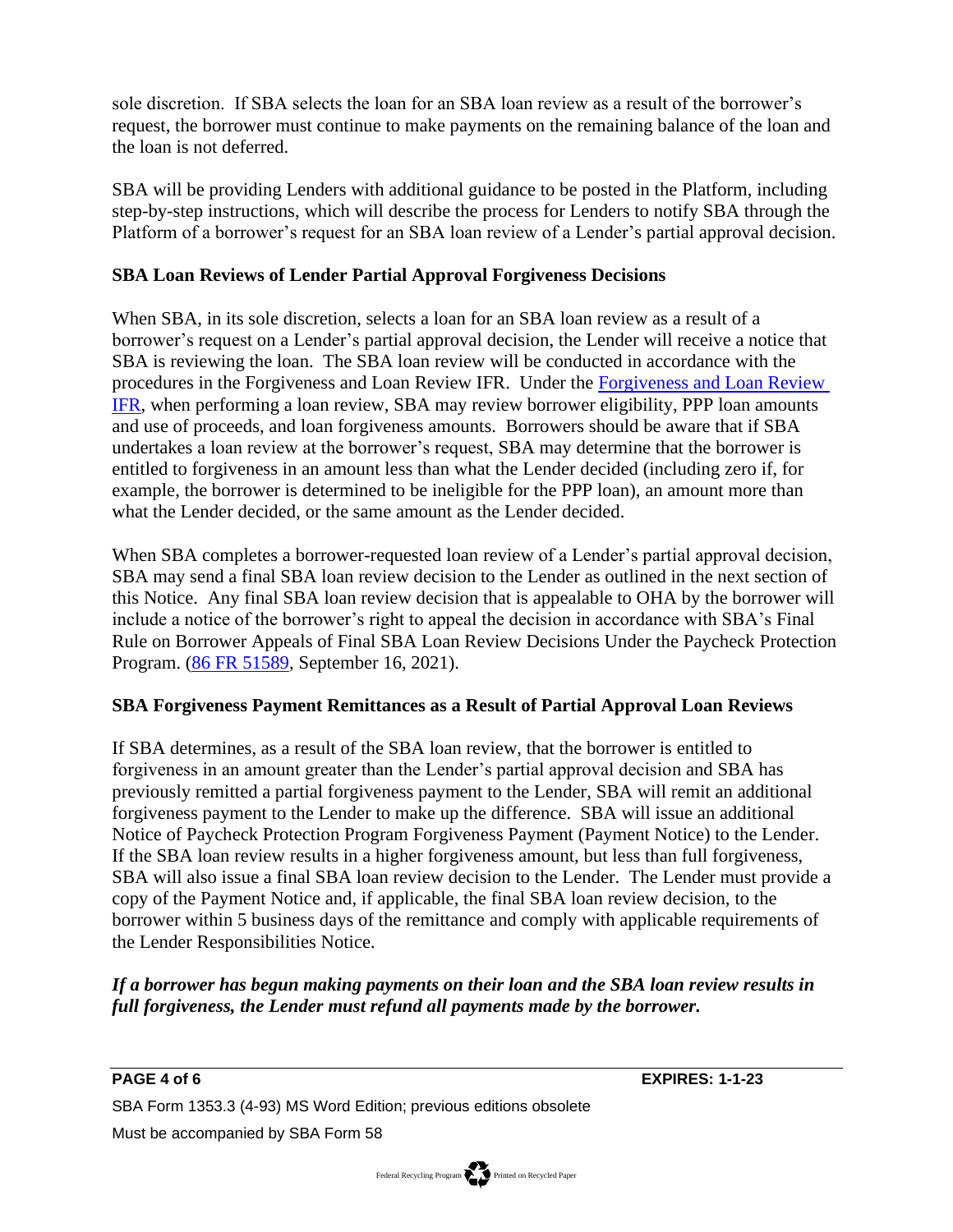# *If the SBA loan review results in a higher forgiveness amount, but less than full forgiveness, the lender must re-amortize the PPP loan and refund any excess payments made by the borrower.*

If SBA determines, as a result of the SBA loan review, that the borrower is entitled to forgiveness in an amount equal to the partial forgiveness amount previously remitted to the Lender, SBA will issue a Payment Notice to the Lender confirming that the SBA loan review has resulted in no change to the previous remittance amount. Within 5 business days of receipt of the confirming Payment Notice from SBA, the Lender must provide the borrower with a copy of the confirming Payment Notice, and comply with applicable requirements of the Lender Responsibilities Notice.

If SBA determines, as a result of the SBA loan review, that the borrower is entitled to forgiveness in an amount less than the partial forgiveness amount previously remitted by SBA to the lender, SBA will issue a final SBA loan review decision to the Lender. Upon receipt of the final SBA loan review decision, the Lender must comply with the requirements of the Lender Responsibilities Notice. Additionally, the Lender must remit to SBA the excess amount of the forgiveness payment previously made by SBA and re-amortize the PPP loan to account for the difference.

# **Lender Dialogue with Borrowers Encouraged**

As noted in the Forgiveness and Loan Review IFR, when reviewing a borrower's forgiveness application, if a Lender identifies errors in the borrower's calculation or material lack of substantiation in the borrower's supporting documents, the Lender should work with the borrower to remedy the issue. Lenders are encouraged to work with borrowers that have requested an SBA loan review of a partial approval decision to determine whether the borrower and the Lender can come to a resolution of the issue(s) that resulted in the partial approval, if appropriate. If, as a result of this process, the Lender determines that the borrower is entitled to forgiveness in an amount that exceeds the amount requested in the borrower's original forgiveness application, the Lender must obtain from the borrower a signed corrected PPP Loan Forgiveness Application (SBA Form 3508, 3508EZ, 3508S, as applicable, or lender's equivalent) and supporting documentation (if required). Upon receipt of the signed corrected forgiveness application and supporting documentation, the Lender may submit a forgiveness payment correction request to SBA through the Platform. The forgiveness payment correction request must include the signed corrected forgiveness application and supporting documentation and an explanation of the Lender's reasons for requesting the forgiveness payment correction. SBA will review the forgiveness payment correction request and determine, in SBA's sole discretion, whether to grant the request.

Lenders are encouraged to work with borrowers that received partial approval decisions to allow for maximum flexibility in repayment of the remaining balance of the loan. Lenders should consult [SOP 50 57 2,](https://www.sba.gov/document/sop-50-57-7a-loan-servicing-and-liquidation) 7(a) Loan Servicing and Liquidation, for applicable SBA Loan Program Requirements regarding loan modifications, including extensions of maturity.

**PAGE 5 of 6 EXPIRES: 1-1-23**

SBA Form 1353.3 (4-93) MS Word Edition; previous editions obsolete Must be accompanied by SBA Form 58